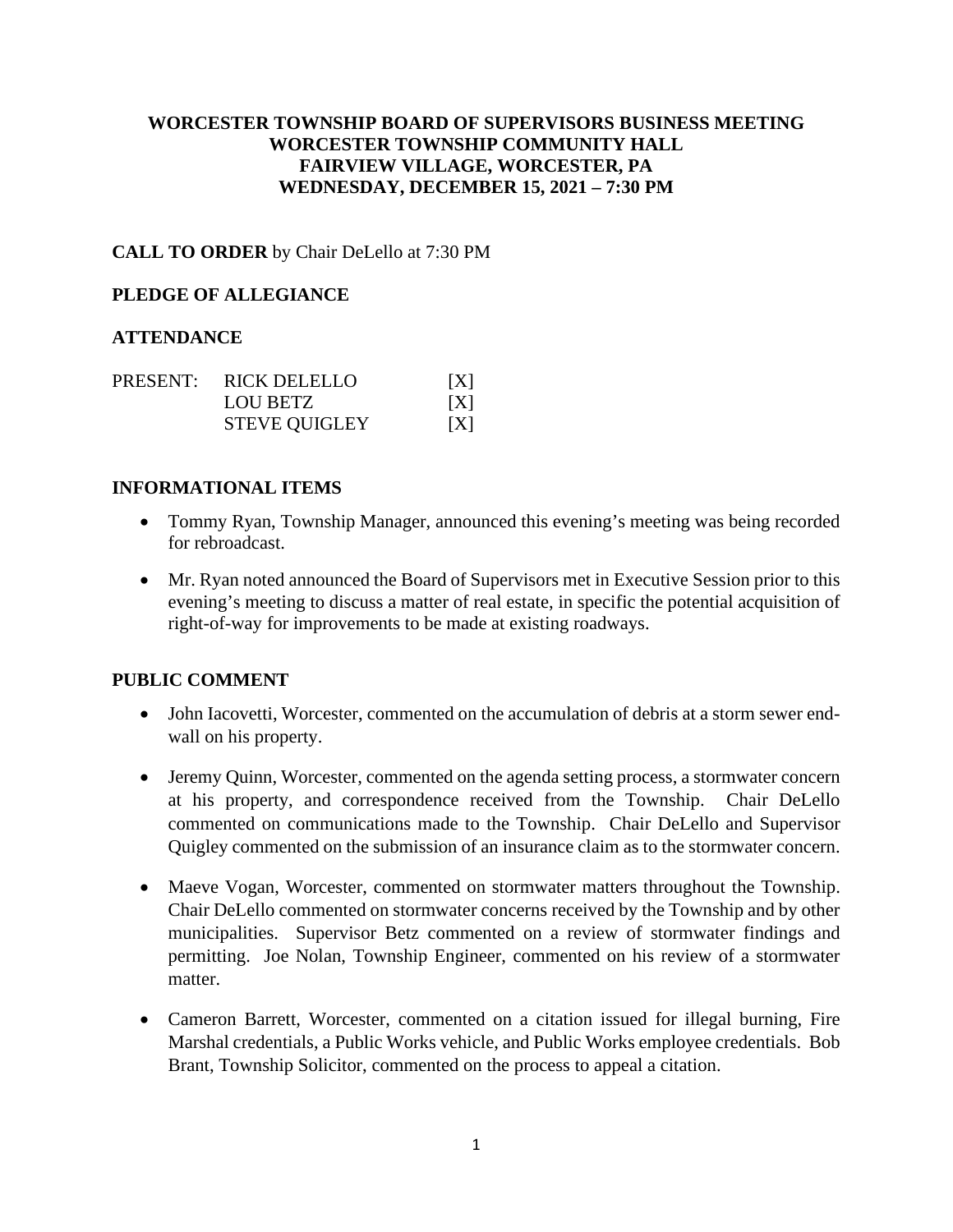• Jim Mollick, Worcester, commented on a citation issued for illegal burning, and on stormwater concerns at two locations.

# **OFFICIAL ACTION ITEMS**

a) Consent Agenda – Chair DeLello asked if any Member wished to remove an item from the consent agenda. There were no requests to remove an item from the consent agenda.

Supervisor Betz made a motion to approve a consent agenda that includes (a) the Treasurer's Report and other Monthly Reports for November 2021, (b) bill payment for November 2021 in the amount of \$374,527.62, and (c) the November 17, 2021 Business Meeting minutes. The motion was seconded by Supervisor Quigley.

There was no public comment.

By unanimous vote the Board adopted the motion to approve.

b) Resolution 2021-29 – Mr. Ryan noted no changes were made to the proposed 2022 Budget following the budget presentation made at the November 17 Business Meeting. Mr. Ryan noted no public comment had been received as to the proposed 2022 Budget following the budget presentation made at the November 17 Business Meeting.

Supervisor Betz made a motion to approve Resolution 2021-29, to adopt the 2022 Budget. The motion was seconded by Supervisor Quigley.

There was no public comment.

By unanimous vote the Board adopted the motion to approve.

c) Resolution 2021-30 – Mr. Brant provided an overview of two State-negotiated settlement agreements for current litigation regarding the manufacture and distribution of opioids.

Supervisor Betz made a motion to approve Resolution 2021-30, to adopt two settlement agreements for current litigation regarding the manufacture and distribution of opioids. The motion was seconded by Supervisor Quigley.

There was no public comment.

By unanimous vote the Board adopted the motion to approve.

d) agreement – Mr. Nolan provided an overview of a proposed agreement with the Pennsylvania Turnpike Commission as to the design, construction, and maintenance of a sound barrier along a portion of the Northeast Extension.